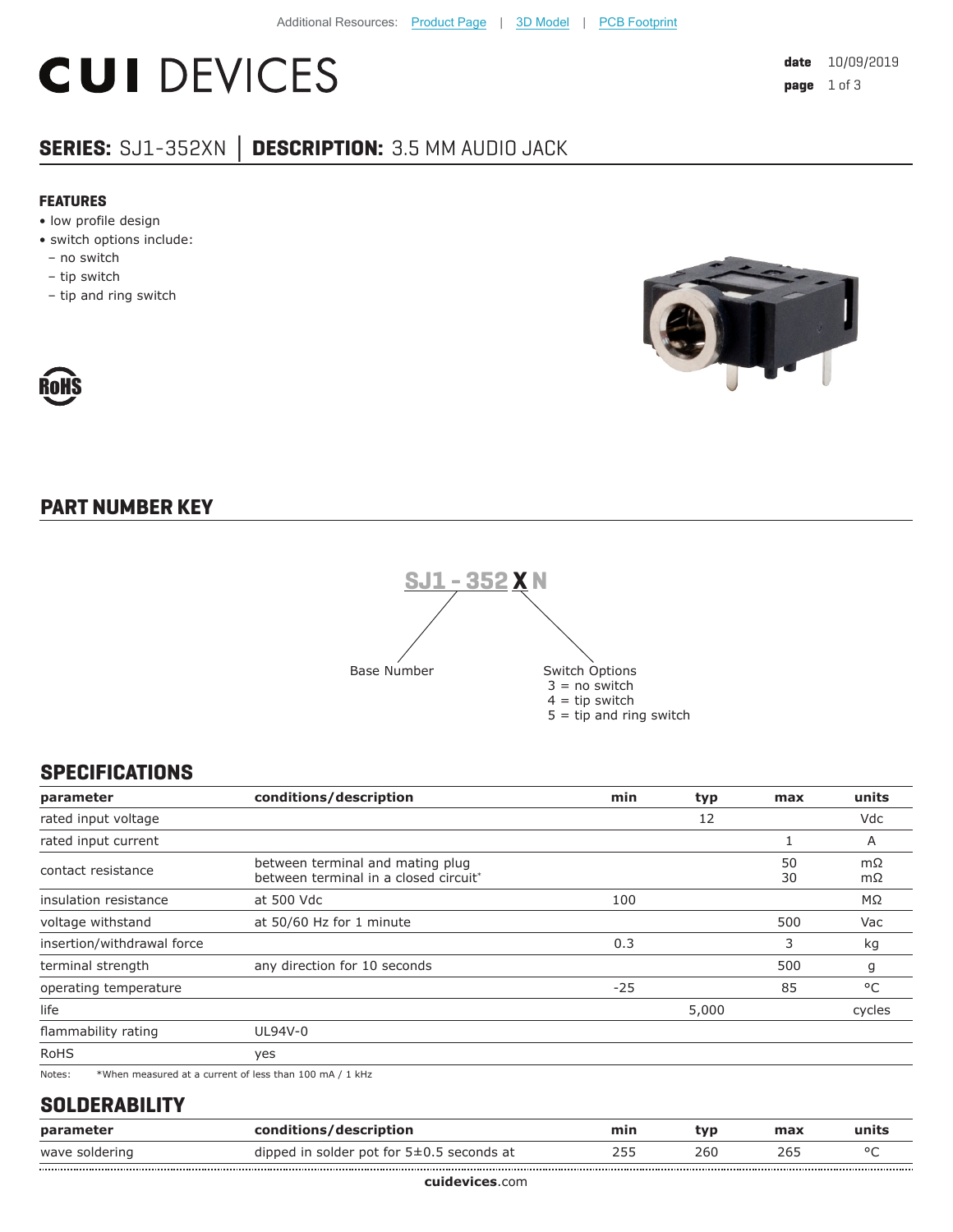#### **MECHANICAL DRAWING**



**cui[devices](https://www.cuidevices.com/track?actionLabel=Datasheet-ClickThrough-HomePage&label=SJ1-352XN.pdf&path=/)**.com